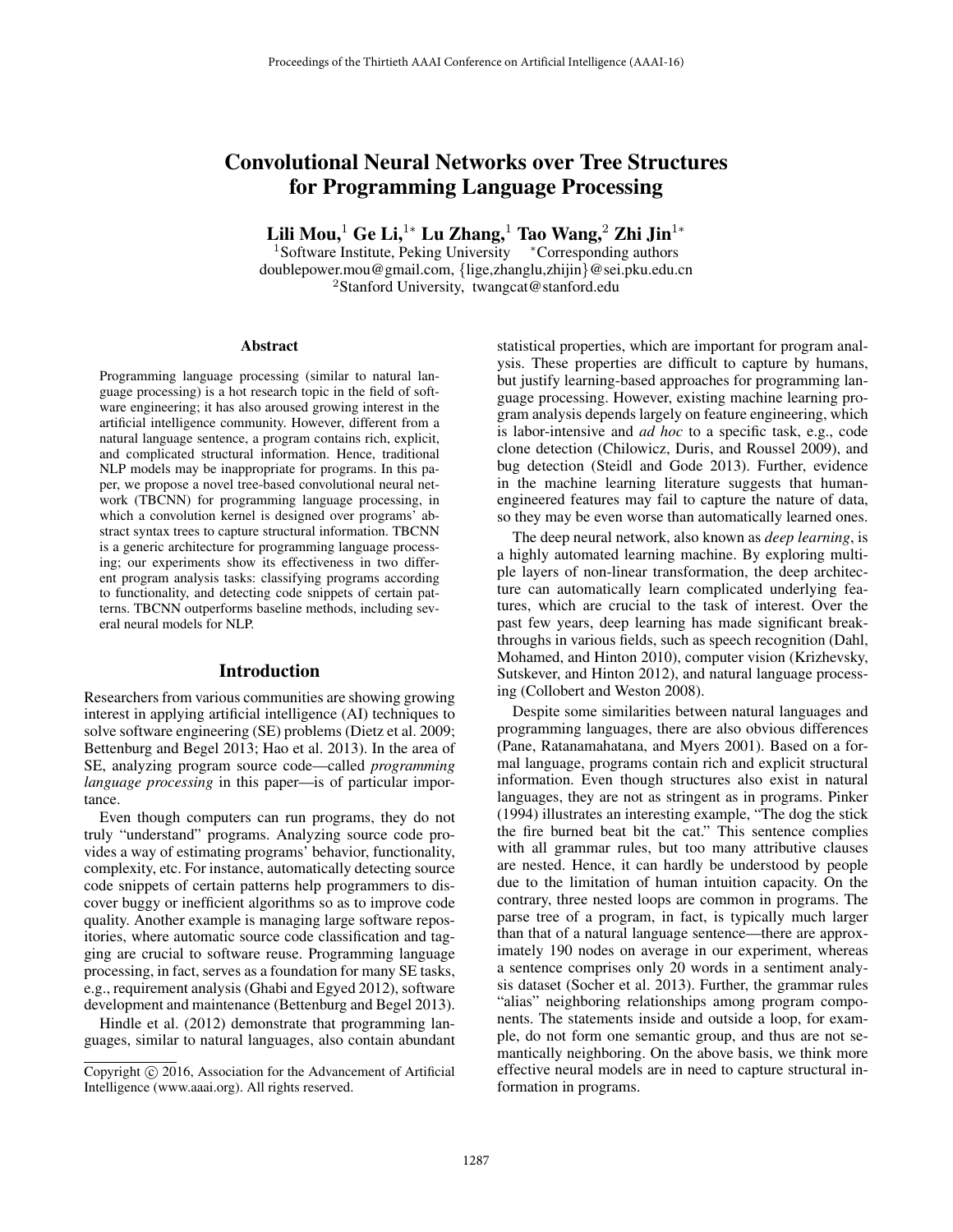In this paper, we propose a novel *Tree-Based Convolutional Neural Network* (TBCNN) based on programs' abstract syntax trees (ASTs). We also introduce the notion of "continuous binary trees" and apply dynamic pooling to cope with ASTs of different sizes and shapes. The TBCNN model is a generic architecture, and is applied to two SE tasks in our experiments—classifying programs by functionalities and detecting code snippets of certain patterns. It outperforms baseline methods in both tasks, including the recursive neural network (Socher et al. 2011b) proposed for NLP. To the best of our knowledge, this paper is also the first to apply deep neural networks to the field of programming language processing. $<sup>1</sup>$ </sup>

### Related Work

Deep neural networks have made significant breakthroughs in many fields. Stacked restricted Boltzmann machines and autoencoders are successful pretraining methods (Hinton, Osindero, and Teh 2006; Bengio et al. 2006). They explore the underlying features of data in an unsupervised manner, and give a more meaningful initialization of weights for later supervised learning with deep neural networks. These approaches work well with generic data (e.g. data located in a manifold embedded in a certain dimensional space), but they may not be suitable for programming language processing, because programs contain rich structural information. Further, AST structures also vary largely among different data samples (programs), and hence they cannot be fed directly to a fixed-size network.

To capture explicit structures in data, it may be important and beneficial to integrate human priors to the networks (Bengio, Courville, and Vincent 2013). One example is convolutional neural networks (CNNs, LeCun et al. 1995; Krizhevsky, Sutskever, and Hinton 2012), which specify spatial neighboring information in data. CNNs work with signals of a certain dimension (e.g., images); they also fail to capture tree-structural information as in programs.

Socher et al. (2013, 2011b) propose a recursive neural network (RNN) for NLP. Although structural information may be coded to some extent in RNNs, the major drawback is that only the root features are used for supervised learning, which buries illuminating information under a complicated neural architecture. RNNs also suffer from the difficulty of training due to the long dependency path during back-propagation (Bengio, Simard, and Frasconi 1994).

Subsequent work. After the preliminary version of this paper was preprinted on arXiv,<sup>2</sup> Zaremba and Sutskever (2014) use recurrent neural networks to estimate the output of restricted python programs. Piech et al. (2015) build recursive networks on Hoare triples. Regarding the proposed TBCNN, we extend it to process syntactic parse trees of natural languages (Mou et al. 2015); Duvenaud et al. (2015) apply a similar convolutional network over graphs to analyze molecules.

<sup>1</sup>We make our source code and the collected dataset available through our website (https://sites.google.com/site/treebasedcnn/).

## Tree-Based Convolutional Neural Network

Programming languages have a natural tree representation the abstract syntax tree (AST). Figure 1a shows the AST of the code snippet "int  $a=b+3$ ;"<sup>3</sup>. Each node in the AST is an abstract component in program source code. A node  $p$ with children  $c_1, \dots, c_n$  represents the constructing process of the component  $p \to c_1 \cdots c_n$ .

Figure 1b shows the overall architecture of TBCNN. In our model, an AST node is first represented as a distributed, real-valued vector so that the (anonymous) features of the symbols are captured. The vector representations are learned by a coding criterion in our previous work (Peng et al. 2015).

Then we design a set of subtree feature detectors, called the *tree-based convolution kernel*, sliding over the entire AST to extract structural information of a program. We thereafter apply dynamic pooling to gather information over different parts of the tree. Finally, a hidden layer and an output layer are added. For supervised classification tasks, the activation function of the output layer is softmax.

In the rest of this section, we first explain the coding criterion for AST nodes' representation learning, serving as a pretraining phase of programming language processing. We then describe the proposed TBCNN model, including a coding layer, a convolutional layer, and a pooling layer. We also provide additional information on dealing with nodes that have varying numbers of child nodes, as in ASTs, by introducing the notion of continuous binary trees.

### Representation Learning for AST Nodes

Vector representations, sometimes known as *embeddings*, can capture underlying meanings of discrete symbols, like AST nodes. We propose in our previous work (Peng et al. 2015) an unsupervised approach to learn program vector representations by a coding criterion, which serves as a way of pretraining.

A generic criterion for representation learning is "smoothness"—similar symbols have similar feature vectors (Bengio, Courville, and Vincent 2013). For example, the symbols While and For are similar because both of them are related to control flow, particularly loops. But they are different from ID, since ID probably represents some data. In our scenario, we would like the child nodes' representations to "code" their parent node's via a single neural layer, during which both vector representations and coding weights are learned. Formally, let  $\text{vec}(\cdot) \in \mathbb{R}^{N_f}$  be the feature representation of a symbol, where  $N_f$  is the feature dimension. For each non-leaf node  $p$  and its direct children  $c_1, \dots, c_n$ , we would like

$$
\text{vec}(p) \approx \tanh\left(\sum_{i} l_{i} W_{\text{code},i} \cdot \text{vec}(c_{i}) + \boldsymbol{b}_{\text{code}}\right) \tag{1}
$$

where  $W_{code,i} \in \mathbb{R}^{N_f \times N_f}$  is the weight matrix corresponding to the node  $c_i$ ;  $b_{code} \in \mathbb{R}^{N_f}$  is the bias.  $l_i =$  $\frac{\text{theaves under } c_i}{\text{the cases under } p}$  is the coefficient of the weight. (Weights  $W_{code,i}$  are weighted by leaf numbers.)

Because different nodes may have different numbers of children, the number of  $W_{code,i}$ 's is not fixed. To overcome

<sup>2</sup> On 18 September 2014 (http://arxiv.org/abs/1409.5718v1).

<sup>&</sup>lt;sup>3</sup>Parsed by pycparser (https://pypi.python.org/pypi/pycparser/).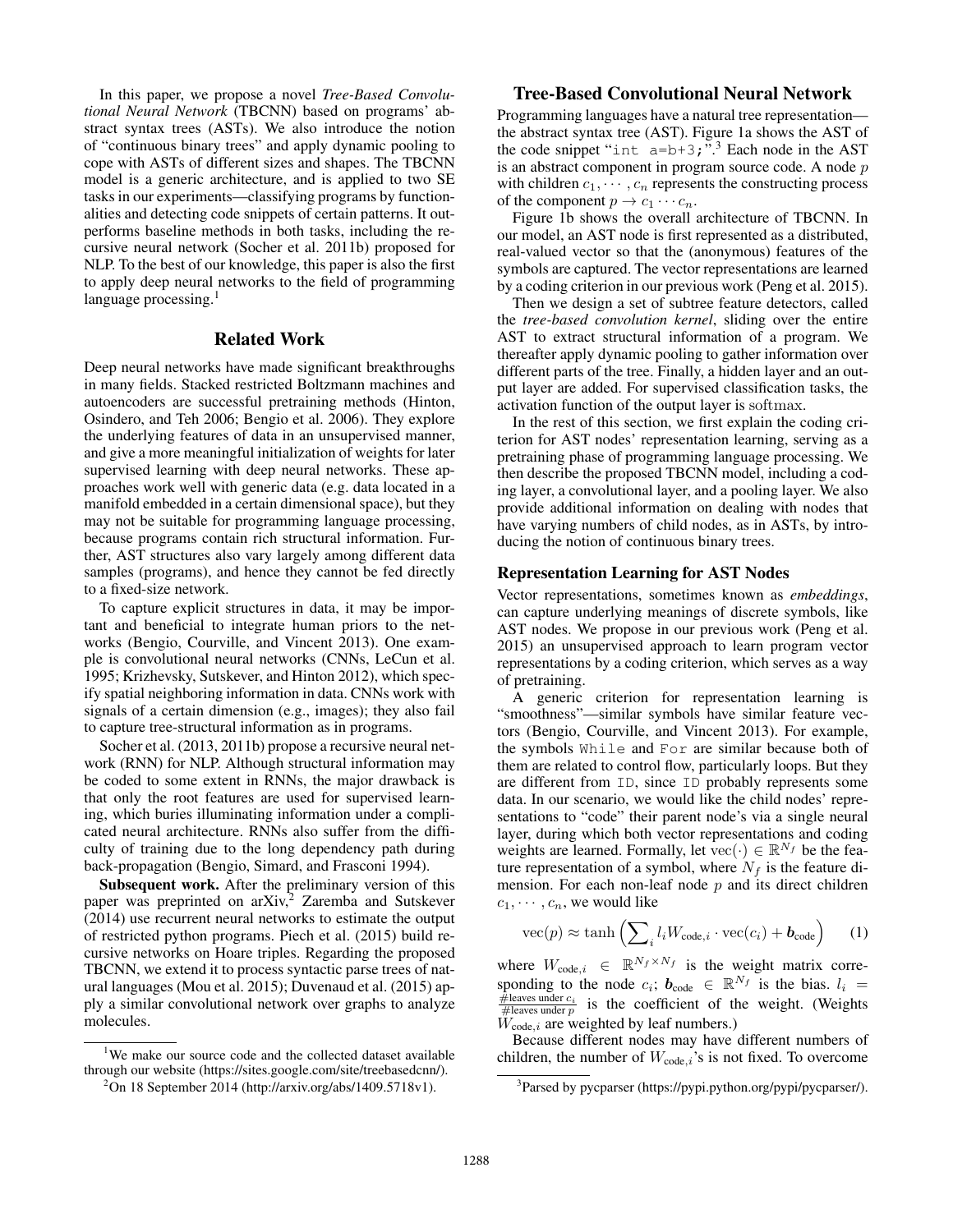

Figure 1: (a) Illustration of an AST, corresponding to the C code snippet "int a=b+3;" It should be notice that our model takes as input the entire AST of a program, which is typically much larger. (b) The architecture of the Tree-Based Convolutional Neural Network (TBCNN). The main components in our model include vector representation and coding, tree-based convolution and dynamic pooling; then a fully-connected hidden layer and an output layer (softmax) are added.

this problem, we introduce the "continuous binary tree," where only two weight matrices  $W_{\text{code}}^l$  and  $W_{\text{code}}^r$  serve as model parameters.  $W_i$  is a linear combination of the two parameter matrices according to the position of node  $i$ . Details are deferred to the last part of this section.

The closeness between  $vec(p)$  and its coded vector is measured by Euclidean distance square, i.e.,

$$
d = \left\| \text{vec}(p) - \tanh\left(\sum_i l_i W_{\text{code},i} \cdot \text{vec}(c_i) + \boldsymbol{b}_{\text{code}}\right) \right\|_2^2
$$

To prevent the pretraining algorithm from learning trivial representations (e.g., **0**'s will give 0 distance but are meaningless), negative sampling is applied like Collobert et al. (2011). For each pretraining data sample  $p, c_1, \dots, c_n$ , we substitute one symbol (either  $p$  or one of  $c$ 's) with a random symbol. The distance of the negative sample is denoted as  $d_c$ , which should be at least larger than that of the positive training sample plus a margin  $\Delta$  (set to 1 in our experiment). Thus, the pretraining objective is to

$$
\underset{W_{\text{code}}^{l}, W_{\text{code}}^{r}, \text{b}_{\text{code}}, \text{vec}(\cdot)}{\text{minimize}} \max \left\{0, \Delta+d-d_c\right\}
$$

### Coding Layer

Having pretrained the feature vectors for all symbols, we would like to feed them forward to the tree-based convolutional layer for supervised learning. For leaf nodes, they are just the vector representations learned in the pretraining phase. For a non-leaf node  $p$ , it has two representations: the one learned in the pretraining phase (left-hand side of Equation 1), and the coded one (right-hand side of Equation 1). They are linearly combined before being fed to the convolutional layer. Let  $c_1, \dots, c_n$  be the children of node p and we denote the combined vector as *p*. We have

$$
\mathbf{p} = W_{\text{comb1}} \cdot \text{vec}(p) + W_{\text{comb2}} \cdot \tanh\left(\sum_{i} l_i W_{\text{code}, i} \cdot \text{vec}(x_i) + \mathbf{b}_{\text{code}}\right)
$$

where  $W_{\text{comb1}}$ ,  $W_{\text{comb2}} \in \mathbb{R}^{N_f \times N_f}$  are the parameters for combination. They are initialized as diagonal matrices and then fine-tuned during supervised training.

#### Tree-based Convolutional Layer

Now that each symbol in ASTs is represented as a distributed, real-valued vector  $x \in \mathbb{R}^{N_f}$ , we apply a set of



Figure 2: (a) Tree-based convolution. Nodes on the left are the feature vectors of AST nodes. They are either pretrained or combined with pretrained and coded vectors. (b) An illustration of 3-way pooling. (c) An analogy to the continuous binary tree model. In the triangle, the color of a pixel is a combination of three primary colors; in the convolution process, the weight for a node is a combination of three weight parameters, namely  $W_{\text{conv}}^t$ ,  $W_{\text{conv}}^l$ , and  $W_{\text{conv}}^r$ .

fixed-depth feature detectors sliding over the entire tree, depicted in Figure 2a. The subtree feature detectors can be viewed as convolution with a set of finite support kernels. We call this *tree-based convolution*.

Formally, in a fixed-depth window, if there are  $n$  nodes with vector representations  $x_1, \dots, x_n$ , then the output of the feature detectors is<sup>4</sup>

$$
\boldsymbol{y} = \tanh\left(\sum\nolimits_{i=1}^n W_{\text{conv},i} \cdot \boldsymbol{x}_i + \boldsymbol{b}_{\text{conv}}\right)
$$

where  $y, b_{\text{conv}} \in \mathbb{R}^{N_c}$ ,  $W_{\text{conv},i} \in \mathbb{R}^{N_c \times N_f}$ . ( $N_c$  is the number of feature detectors.) **0**'s are padded for nodes at the bottom that do not have as many layers as the feature detectors. In our experiments, the kernel depth is set to 2.

Note that, to deal with varying numbers of children, we also adopt the notion of continuous binary tree. In this scenario, three weight matrices serve as model parameters, namely  $W_{\text{conv}}^t$ ,  $W_{\text{conv}}^l$ , and  $W_{\text{conv}}^r$ .  $W_{\text{conv},i}$  is a linear combination of these three matrices (explained in detail in the last part of this section).

<sup>&</sup>lt;sup>4</sup>We used tanh as the activation function in TBCNN mainly because we hope to encode features to a same semantic space  $(-1, 1)$  during coding. We are grateful to an anonymous reviewer for reminding us of using ReLU in convolution, and we are happy to try it in future work.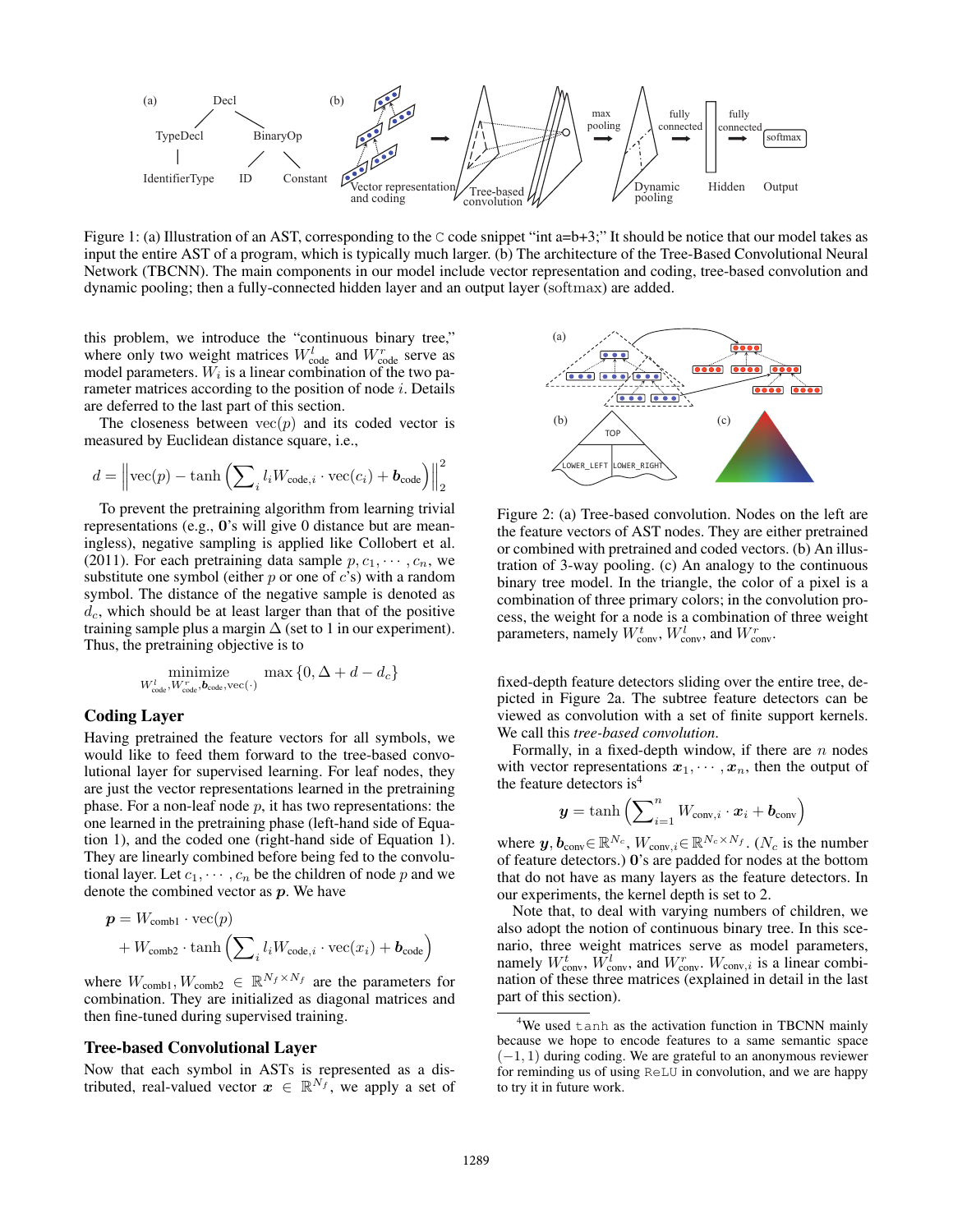# Dynamic Pooling

After convolution, structural features in an AST are extracted, and a new tree is generated. The new tree has exactly the same shape and size as the original one, which is varying among different programs. Therefore, the extracted features cannot be fed directly to a fixed-size neural layer. Dynamic pooling (Socher et al. 2011a) is applied to deal with this problem.

The simplest approach, perhaps, is to pool all features to one vector. We call this *one-way pooling*. Concretely, the maximum value in each dimension is taken from the features that are detected by tree-based convolution. We also propose an alternative, *three-way pooling*, where features are pooled to 3 parts, TOP, LOWER LEFT, and LOWER RIGHT, according to the their positions in the AST (Figure 2b). As we shall see from the experimental results, the simple one-way pooling just works as well as three-way pooling. Therefore we adopt one-way pooling in our experiments.

After pooling, the features are fully connected to a hidden layer and then fed to the output layer (softmax) for supervised classification. With the dynamic pooling process, structural features along the entire AST reach the output layer with short paths. Hence, they can be trained effectively by back-propagation.

#### The "Continuous Binary Tree" Model

As stated, one problem of coding and convolving is that we cannot determine the number of weight matrices because AST nodes have different numbers of children.

One possible solution is the continuous bag-of-words model (CBoW, Mikolov et al.,  $2013$ ),<sup>5</sup> but position information will be lost completely. Such approach is also used in Hermann and Blunsom (2014). Socher et al. (2014) allocate a different weight matrix as parameters for each position; but this method fails to scale up since there will be a huge number of different positions in ASTs.

In our model, we view any subtree as a "binary" tree, regardless of its size and shape. That is, we have only three weight matrices as parameters for convolution, and two for coding. We call it a *continuous binary tree*.

Take convolution as an example. The three parameter matrices are  $W_{\text{conv}}^t$ ,  $W_{\text{conv}}^l$ , and  $W_{\text{conv}}^r$ . (Superscripts  $t, l, r$  refer to "top," "left," and "right.") For node  $x_i$  in a window, its weight matrix for convolution  $W_{\text{conv},i}$  is a linear combination of  $W_{\text{conv}}^t$ ,  $W_{\text{conv}}^l$ , and  $W_{\text{conv}}^r$ , with coefficients  $\eta_i^t$ ,  $\eta_i^l$ , and  $\eta_i^r$ , respectively. The coefficients are computed according to the relative position of a node in the sliding window. Figure 2c is an analogy to the continuous binary tree model. The equations for computing  $\eta$ 's are listed as follows.

- $\eta_i^t = \frac{d_i 1}{d_i 1}$  (d<sub>i</sub>: the depth of the node i in the sliding window; d: the depth of the window.)
- $\eta_i^r = (1 \eta_i^t) \frac{p_i 1}{n_i 1}$ . (*p<sub>i</sub>*: the position of the node; *n*: the total number of  $p$ 's siblings.)
- $\eta_i^l = (1 \eta_i^t)(1 \eta_i^r)$

Likewise, the continuous binary tree for coding has two weight matrices  $W_{\text{code}}^l$  and  $W_{\text{code}}^r$  as parameters. The details are not repeated here.

To sum up, the entire parameter set for TBCNN is  $\Theta =$  ${W_{\text{code}}^l, W_{\text{code}}^r, W_{\text{comb1}}, W_{\text{comb2}}^t, W_{\text{conv}}^t, W_{\text{conv}}^l, W_{\text{conv}}^r, W_{\text{hid}}^r, W_{\text{code}}^r}$  $W_{\text{out}}$ ,  $\vec{b}_{\text{code}}$ ,  $\vec{b}_{\text{conv}}$ ,  $\vec{b}_{\text{hid}}$ ,  $\vec{b}_{\text{out}}$ ,  $\text{vec}$  (·)}, where  $W_{\text{hid}}$ ,  $W_{\text{out}}$ ,  $\vec{b}_{\text{hid}}$ , and  $b_{\text{out}}$  are the weights and biases for the hidden and output layers. To set up supervised training,  $W_{code}^l$ ,  $W_{code}^r$ ,  $b_{code}$ , and vec( $\cdot$ ) are derived from the pretraining phase;  $W_{\text{comb1}}$  and  $W_{\text{comb2}}$  are initialized as diagonal matrices; other parameters are initialized randomly. We apply the cross-entropy loss and use stochastic gradient descent, computed by back-propagation.

# Experiments

We first assess the learned vector representations both qualitatively and quantitatively. Then we evaluate TBCNN in two supervised learning tasks, and conduct model analysis.

The dataset of our experiments comes from a pedagogical programming open judge  $(OJ)$  system.<sup>6</sup> There are a large number of programming problems on the OJ system. Students submit their source code as the solution to a certain problem; the OJ system automatically judges the validity of submitted source code by running the program. We downloaded the source code and the corresponding programming problems (represented as IDs) as our dataset.

#### Unsupervised Program Vector Representations

We applied the coding criterion of pretraining to all C code in the OJ system, and obtained AST nodes' vector representations.

Qualitative analysis. Figure 3a illustrates the hierarchical clustering result based on a subset of AST nodes. As demonstrated, the symbols mainly fall into three categories: (1) BinaryOp, ArrayRef, ID, Constant are grouped together since they are related to data reference/manipulation; (2) For, If, While are similar since they are related to control flow; (3) ArrayDecl, FuncDecl, PtrDecl are similar since they are declarations. The result is quite sensible because it is consistent with human understanding of programs.

Quantitative analysis. We also evaluated pretraining's effect on supervised learning by feeding the learned representations to a program classification task. (See next subsection.) Figure 3b plots the learning curves of both training and validation, which are compared with random initialization. Unsupervised vector representation learning accelerates the supervised training process by nearly  $1/3$ , showing that pretraining does capture underlying features of AST nodes, and that they can emerge high-level features spontaneously during supervised learning. However, pretraining has a limited effect on the final accuracy. One plausible explanation is that the number of AST nodes is small: the pycparser, we use, distinguishes only 44 symbols. Hence, their representations can be adequately tuned in a supervised fashion.

<sup>&</sup>lt;sup>5</sup>In their original paper, they do not deal with varying-length data, but their method extends naturally to this scenario. Their method is also mathematically equivalent to average pooling.

<sup>6</sup> http://programming.grids.cn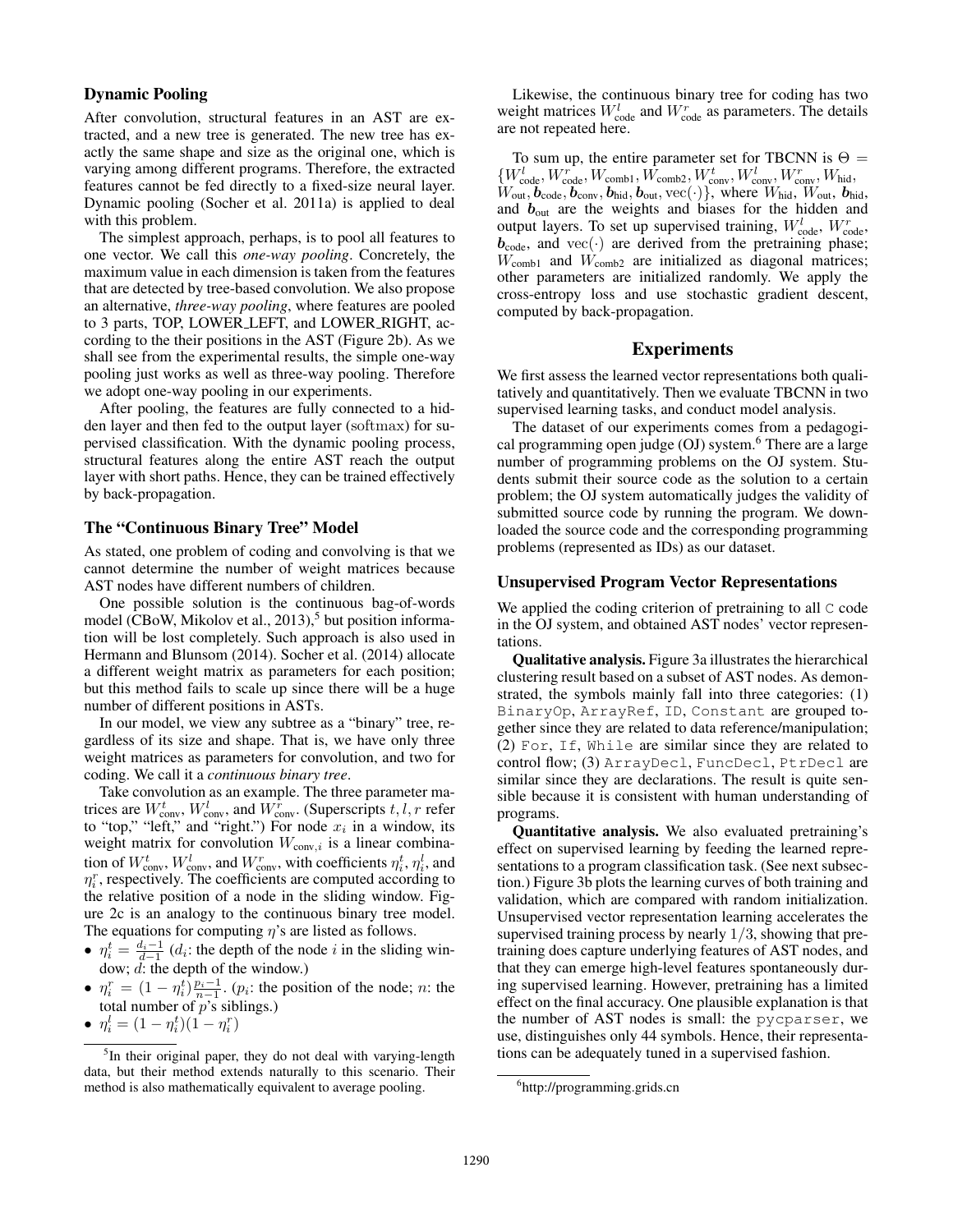

Figure 3: Analysis of vector representations. (a) Hierarchical clustering based on AST nodes' vector representations. (b) Learning curves with and without pretraining.

| <b>Statistics</b>                   | Mean  | Sample std. |
|-------------------------------------|-------|-------------|
| $#$ of code lines                   | 36.3  | 19.0        |
| $\#$ of AST nodes                   | 189.6 | 106.0       |
| Average leaf nodes' depth in an AST | 7.6   | 1.7         |
| Max depth of an AST                 | 12 3  | 32          |

Table 1: Statistics of our dataset.

| <b>Hyperparameter</b>      | Value | How is the value chosen? |
|----------------------------|-------|--------------------------|
| Initial learning rate      | 0.3   | By validation            |
| Learning rate decay        | None  | Empirically              |
| Embedding dimension        | 30    | Empirically              |
| Convolutional layers' dim. | 600   | By validation            |
| Penultimate layer's dim.   | 600   | Same as conv layers      |
| $l_2$ penalty              | None  | Empirically              |
|                            |       |                          |

Table 2: TBCNN's hyperparameters.

Nonetheless, we think the pretraining criterion is effective and beneficial for TBCNN, because training deep neural networks is usually time-consuming, especially when tuning hyperparameters. The pretrained vector representations are used throughout the experiments below.

# Classifying Programs by Functionalities

Task description In software engineering, classifying programs by functionalities is an important problem for various software development tasks. For example, in a large software repository (e.g., SourceForge), software products are usually organized into categories, a typical criterion for which is by functionalities. With program classification, it becomes feasible to automatically tag a software component newly added into the repository, which is beneficial for software reuse during the development process.

In our experiment, we applied TBCNN to classify source code in the OJ system. The target label of a data sample is one of 104 programming problems (represented as an ID). That is, programs with a same target label have the same functionality. We randomly chose exactly 500 programs in each class, and thus 52,000 samples in total, which were further randomly split by 3:1:1 for training, validation, and testing. Relevant statistics are shown in Table 1.

Hyperparameters TBCNN's hyperparameters are shown in Table 2. Our competing methods include SVM and a deep feed-forward neural network based on hand-crafted features, namely bag-of-words (BoW, the counting of each symbol) or bag-of-tree (BoT, the counting of 2-layer subtrees). We also compare our model with the recursive neural network

| Group      | Method             | Test Accuracy $(\% )$ |
|------------|--------------------|-----------------------|
|            | linear SVM+BoW     | 52.0                  |
| Surface    | <b>RBF SVM+BoW</b> | 83.9                  |
| features   | linear SVM+BoT     | 72.5                  |
|            | RBF SVM+BoT        | 88.2                  |
|            | $DNN+BoW$          | 76.0                  |
| NN-based   | $DNN+BoT$          | 89.7                  |
| approaches | Vector avg.        | 53.2                  |
|            | <b>RNN</b>         | 84.8                  |
| Our method | <b>TBCNN</b>       | 94.0                  |

Table 3: The accuracy of 104-label program classifications.

(RNN, Socher et al. 2011b). Hyperparameters for baselines are listed as follows.

**SVM.** The linear SVM has one hyperparameter  $C$ ; RBF SVM has two, C and  $\gamma$ . They are tuned by validation over the set  $\{\cdots, 1, 0.3, 0.1, 0.03, \cdots\}$  with grid search.

DNN. We applied a 4-layer DNN (including input) empirically. The hidden layers' dimension is 300, chosen from {100, 300, 1000}; learning rates are 0.003 for BoW and 0.03 for BoT, chosen from  $\{0.003, \dots, 0.3\}$  with granularity 3x.  $\ell_2$  regularization coefficient is 10<sup>-6</sup> for both BoW and BoT, chosen from  $\{10^{-7}, \dots, 10^{-4}\}$  with granularity 10x, and also no regularization.

RNN. Recursive units are 600-dimensional, as in our method. The learning rate is chosen from the set  $\{\cdots 1.0, 0.3, 0.1 \cdots\}$ , and 0.3 yields the highest validation performance.

Results Table 3 presents the results in the 104-label program classification experiment. Using SVM with surface features does distinguish different programs to some extent—for example, a program about string manipulation is different from, say, matrix operation; also, a difficult programming problem necessitates a more complex program, and thus more lines of code and AST nodes. However, their performance is comparatively low.

We tried deep feed-forward neural networks on these features, and achieved accuracies of 76.0–89.7%, comparable to SVMs. Vector averaging with softmax—another neural network-based competing method applied in NLP (Socher et al. 2013; Kalchbrenner, Grefenstette, and Blunsom 2014) yields an accuracy similar to a linear classifier built on BoW features. This is probably because the number of AST symbols is far fewer than words in natural languages, and thus the vector representations (provided non-singular) can be absorbed into the classifier's weights. Comparing these approaches with our method, we deem TBCNN's performance boost is not merely caused by using a better classifier (neural networks versus SVM, say), but also the feature/representation learning nature, which enables automatic structural feature extraction.

We also applied RNN to the program classification task<sup>7</sup>; the RNN's accuracy is lower than shallow methods

 $7$ We do not use the pretrained vector representations, which are inimical to RNN: the weight  $W_{code}$  codes children's representation to its candidate parent's; adversely, the high-level nodes in programs (e.g., a function definition) are typically non-informative.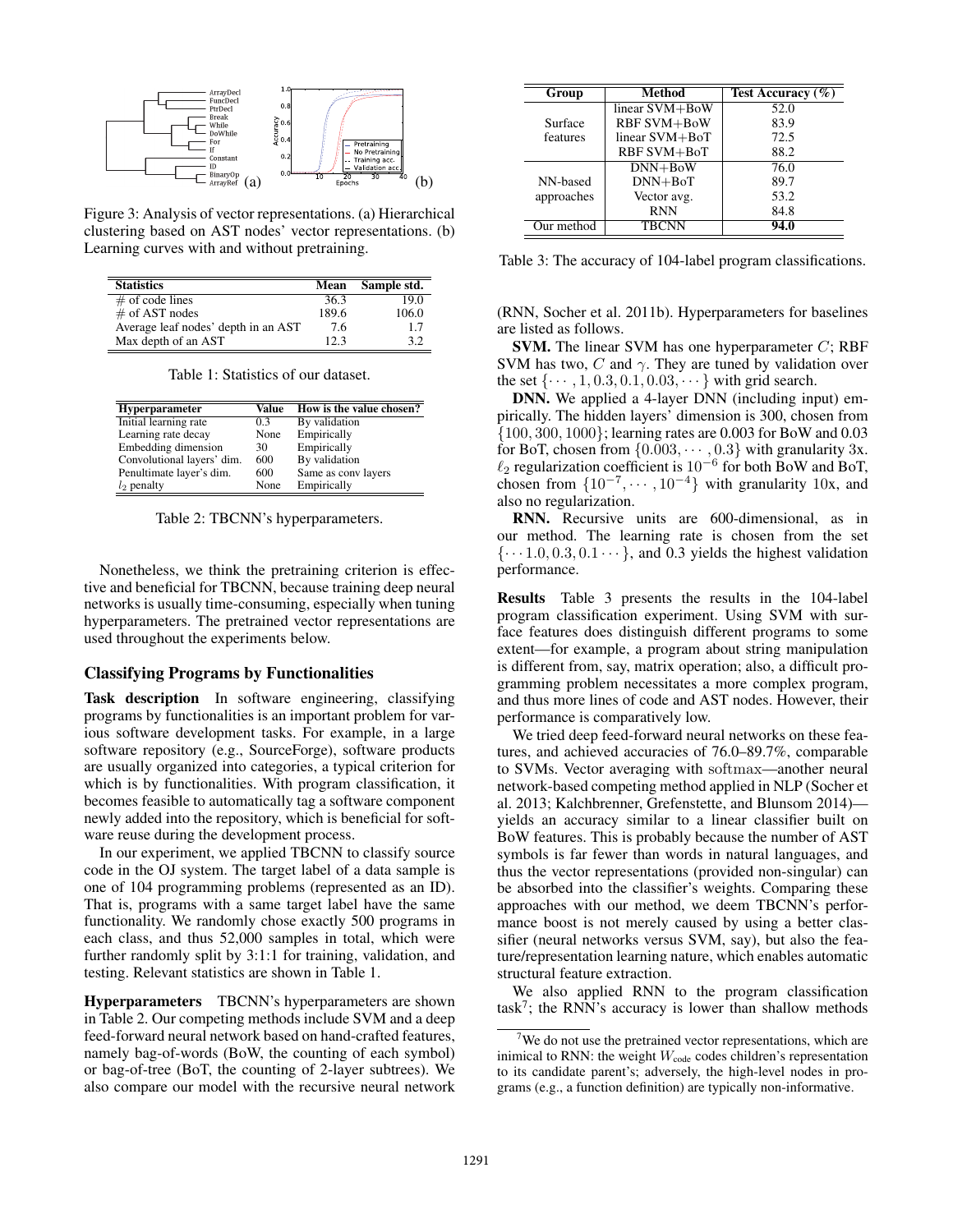| <b>Classifier</b> | <b>Features</b> | <b>Accuracy</b> |
|-------------------|-----------------|-----------------|
| Rand/majority     |                 | 50.0            |
| <b>RBF SVM</b>    | Bag-of-words    | 62.3            |
| <b>RBF SVM</b>    | Bag-of-trees    | 77.1            |
| <b>TBCNN</b>      | Learned         | 89.1            |

Table 4: Accuracy of detecting bubble sort (in percentage).

| <b>Model Variant</b>                      | <b>Validation Acc.</b> |
|-------------------------------------------|------------------------|
| Coding layer $\rightarrow$ None           | 92.3                   |
| 1-way pooling $\rightarrow$ 3-way         | 94.3                   |
| Continuous binary tree $\rightarrow$ CBoW | 93.1                   |
| TBCNN with the best gadgets               | 944                    |

Table 5: Effect of coding, pooling, and the continuous binary tree.

(SVM+BoT). Taking into consideration experiments in NLP (Socher et al. 2011b; 2013), we observe a degradation of RNN's performance if the tree structure is large.

TBCNN outperforms the above methods, yielding an accuracy of 94%. By exploring tree-based convolution, our model is better at capturing programs' structural features, which is important for program analysis.

# Detecting Bubble Sort

Task description To further evaluate our TBCNN model in a more realistic SE scenario, we used it to detect an unhealthy code pattern, bubble sort, which can also be regarded as a (binary) program classification task. Detecting source code of certain patterns is closely related to many SE problems. In this experiment, bubble sort is thought of as unhealthy code because it implements an inefficient algorithm. By identifying such unhealthy code, project managers can refine the implementations during the maintenance process.

Before the experiment, a volunteer $8$  annotated, from the OJ system, 109 programs that contain bubble sort, and 109 programs that do not contain bubble sort. They were split 1:1 for validation and testing.

Data augmentation To train our TBCNN model, a dataset of such scale is insufficient. We propose a simple yet useful data augmentation technique for programs. Concretely, we used the source code of 4k programs in the OJ system as the non-bubble sort class. For each program, we randomly substituted a fragment of program statements with a pre-written bubble sort snippet. Thus we had 8k data samples in total.

Results We tested our model on the annotated real-world programs. Note that the test samples were written by realworld programmers, and thus the styles and forms of bubble sort snippets may differ from the training set, for example, sorting an integer array versus sorting a user-defined structure, and sorting an array versus sorting two arrays simultaneously. As we see in Table 4, bag-of-words features are not illuminating in this classification and yield a low accuracy of 62.3%. Bag-of-trees features are better, and achieve 77.06%.



Figure 4: Validation accuracy versus the number of convolution units.

Our model outperforms these methods by more than 10%. This experiment also suggests that neural networks can learn more robust features than just counting surface statistics.

### Model Analysis

We now analyze each gadget of TBCNN quantitatively, with the 104-label program classification as our testbed. We report validation accuracies throughout this part.

Effect of coding layer In the proposed TBCNN model for program analysis, we represent a non-leaf node by combining its coded representation and its pretrained one. We find that, the underneath coding layer can also integrate global information in addition to merely averaging two homogeneous sources. If we build a tree-based convolutional layer directly on the pretrained vector representations, all structural features are "local," that is, confined in the convolution window. The lack of integrating global information leads to 2% degradation in performance. (See the first and last rows in Table 5.)

Layers' dimensions In our experiments, AST nodes' vector representations are set to be 30-dimensional empirically. We chose this small value because AST nodes have only 44 different symbols. Hence, the dimension needs to be, intuitively, smaller than words' vector representations, e.g., 300 in Mou et al. (2015). The dimension of convolution, i.e., the number of feature detectors, was chosen by validation (Figure 4). We tried several configurations, among which 600-dimensional convolution results in the highest validation accuracy. This analysis also verifies that programs have rich structural information, even though the number of AST symbols is not large. As the rich semantics are emerged by different combinations of AST symbols, we are in need of more feature detectors, that is, a larger convolutional layer.

Effect of pooling layer We tried two pooling methods in our TBCNN model, and compare them in Table 5 (the second and last rows). 3-way pooling is proposed in hope of preserving features from different parts of the tree. However, as indicated by the experimental result, the simple 1-way pooling works just as fine (even 0.1% higher on the validation set). This suggests that TBCNN is not sensitive to pooling methods, which mainly serve as a necessity for packing varying sized and shaped data. Further development can be addressed in future work.

Effect of continuous binary tree The continuous binary tree is introduced to treat nodes with different numbers of

<sup>&</sup>lt;sup>8</sup>The volunteer has neither authorship nor a conflict of interests.